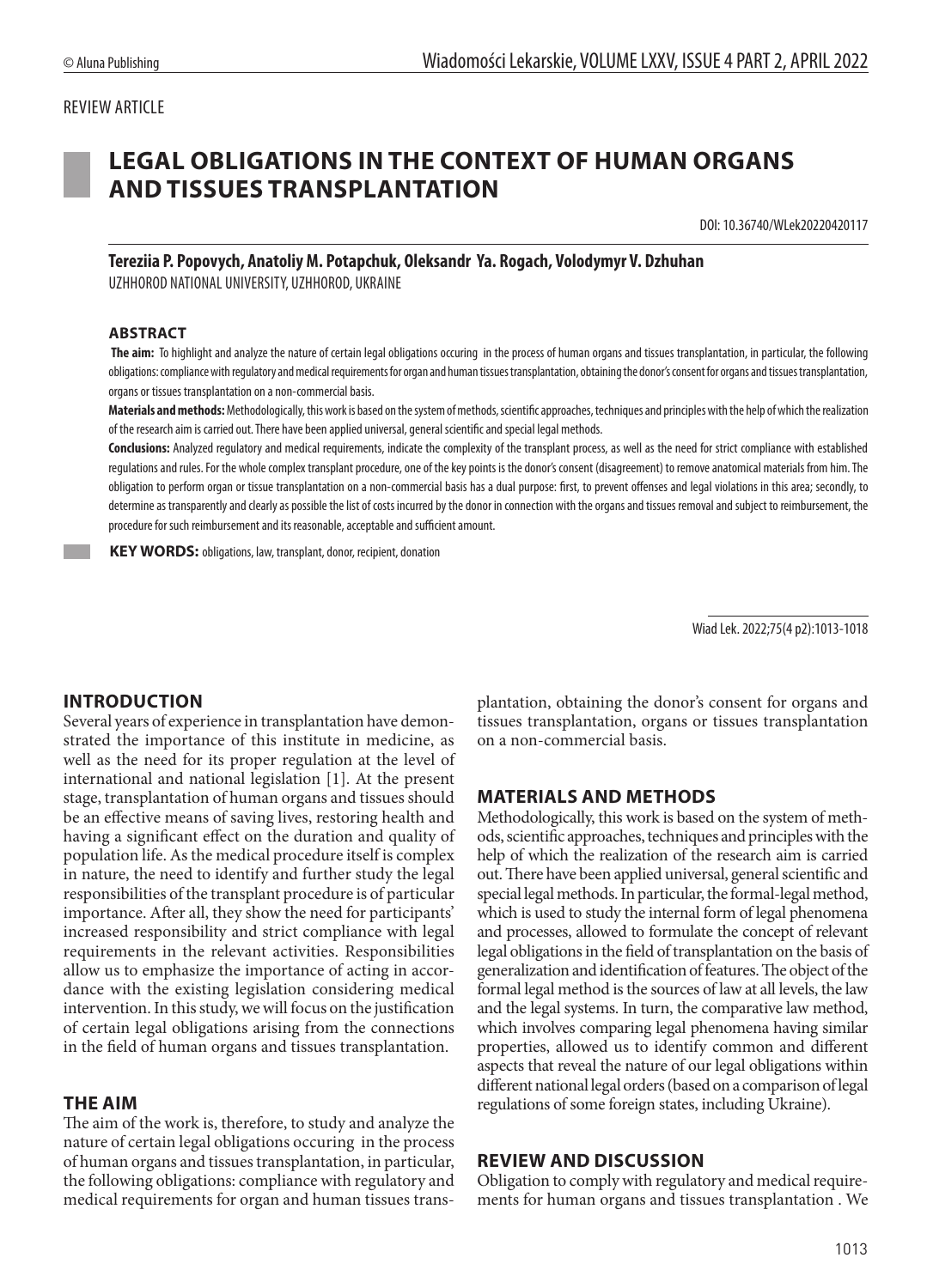consider this responsibility to be one of the most important and fundamental, as it emphasizes the complexity of the transplant process, as well as the need to take into account legal requirements and medical indications for its proper implementation.

According to the Convention on Human Rights and Biomedicine, removal of organs or tissues from a living donor for transplantation is possible only for the recipient treatment, as well as in the absence of the required organ or tissue of the deceased and other (alternative) treatment [2]. In turn, based on the Additional Protocol regulations of the Convention on Human Rights and Biomedicine on human organs and tissues transplantation, as well as the content of other international instruments, it is possible to identify the following requirements without which transplantation is impossible, namely:

1) removal of organs and tissues from a living donor is allowed only for the recipient therapeutic purposes, provided that the deceased does not have the required organ or tissue, as well as if there is no alternative method of treatment [3]; such a procedure can be used only after a careful assessment of the feasibility and effectiveness of other therapies [4];

2) transplantation intervention is possible only if professional duties are performed and professional standards are observed [3]; removal of organs and tissues should be carried out in appropriate places, in particular, in public or private medical institutions that are provided with the necessary personnel and equipment [5]; the doctor performing the transplant must have special medical knowledge and techniques through special training, education and practice [4]; relevant professionals should take all reasonable steps to minimize the health risks of transplant participants.

3) removal of organs and tissues is possible only in the absence of a serious risk to the life and health of the donor [3]; in case that such a risk still exists, removal may be carried out only when it is justified by the donor's motivation, family ties to the recipient and medical indications; at the same time, the state is allowed to prohibit such seizures [5];

4) the donor is provided with information about the purposes, nature, consequences and risks of organs and tissues removal, as well as his rights and guarantees provided by law;

5) for the organs and tissues removal from a deceased person it is necessary, first of all, to certify his death, as well as to obtain consent due to the prescribed by law [3]; organs and tissues removal from a deceased person is not allowed if there were obvious or previous objections, including taking into account the religious or philosophical beliefs of such person [5].

With regard to the death certificate of the deceased, whose organs and tissues will be removed for transplantation to the recipient, the Declaration of the World Medical Assembly on human organ transplantation requires the statement of two or more independent doctors (each of them) who do not participate in the transplantation procedure. At the same time, physicians should be guided by the scientific methods and criteria known at the time, as

well as ethical requirements and professional standards [4]. According to the WHO Guidelines for Transplantation of Human Cells, Tissues and Organs, such rules, as well as the fact that doctors establishing the death of a person, should not be physicians of potential organs and tissues recipients, are aimed at preventing conflicts of interest between health professionals [6].

The above requirements that must be met during transplantation can be also found in national legislation. Thus, the Federal Law of Germany «On Donation, Collection and Transplantation of Organs and Tissues» establishes the following conditions under which it is possible to take organs and tissues from a living donor for transplantation to another person: first, the donor has reached adulthood and has legal capacity; secondly, the transplantion, according to the doctor, is able to support the recipient and cure him of a serious illness, prevent exasperations or alleviate symptoms; thirdly, the intervention must be performed by a physician [7].

Under Argentine federal law on transplantation, it can only be performed by a doctor or a team of doctors who are registered and authorized by the judicial authorities. For such doctors, their accreditation, training and experience in this field are examined . Organs and tissues removal from a living donor is possible only if he is 18 years old, and if the recipient is his blood relative or was adopted to the 4th generation, or a wife (husband), or a person who, without being a wife (husband), is in relationship with the donor for at least 3 years on an ongoing basis. In the case of underage donors, they may donate their organs and tissues with the prior consent of their legal representative and are recipients relatives. A doctor's opinion on such a possibility is also required for a transplant [8].

Therefore, the Tajikistan Republic legislation of presupposes the following: first, the transplant can be performed only for the recipient's health reasons and in case of the alternative treatment method absence, that is comparable in degree of effectiveness; secondly, the donor voluntarily and consciously agreed to donate organs and tissues; thirdly, the donor is warned about possible complications for his health after his organs and tissues removal; fourth, the donor has undergone a full medical examination and there is the medical council conclusion on the possibility of organs and tissues removal; fifth, the donor is warned about the consequences of his disagreement during the final period of organs and tissues preparation for transplantation. In the case of a living donor, the transplant must be genetically related to the recipient, except in the case of a bone marrow transplant [9].

As for Ukrainian legislation, transplantation is possible only if the necessary medical indications are provided, as well as the voluntary consent of an informed person with legal capacity is given: at the same time, medical evidences are established by the doctors council of that health care institution where the patient is being treated or being in dispensary. Withdrawal of anatomical materials from the donor is carried out only with the appropriate conclusion of the medical council, provided after a complete medical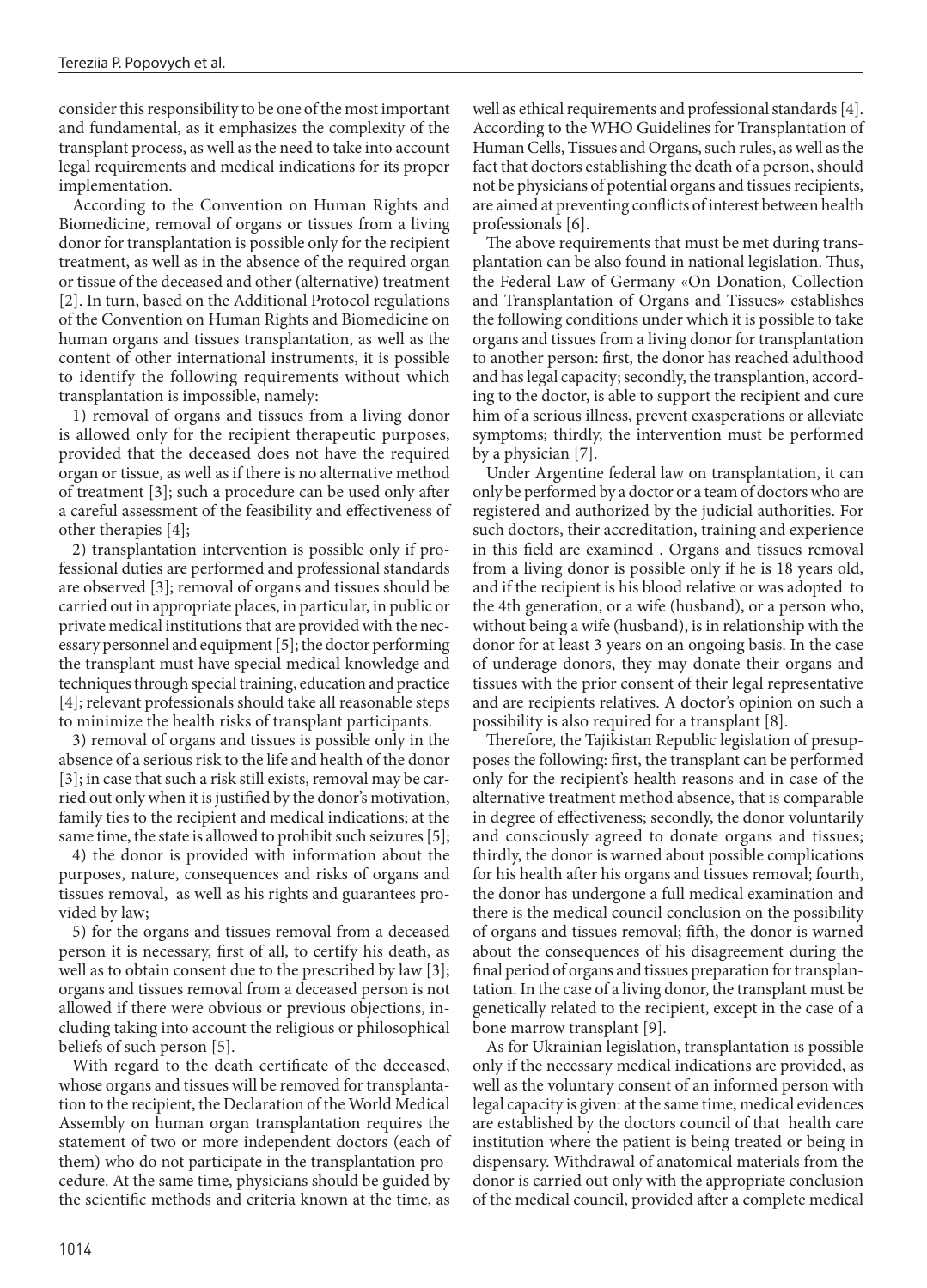examination of the donor, and if the damage to his health is less than the danger to the recipient life [10].

### OBLIGATION TO OBTAIN THE DONOR'S CONSENT FOR ORGANS AND TISSUES TRANSPLANTATION

To a greater extent, we will pay attention to the cases of obtaining consent for a posthumous transplant. Foreign practice in this regard has developed two main models (approaches) to the formation of the preconditions for its implementation:

1) «presumption of consent» (opt-out) (objection model) – according to which the removal and further organs and tissues use of the deceased is carried out provided that he has not objected to it during his life, or if such objections are not expressed by his relatives or legal representatives; this model is provided by the laws of Belarus, Israel, Spain, Austria, Great Britain and others;

2) «presumption of dissent» (opt-in) (informed consent model) – according to which the removal and further organs and tissues use of the deceased is carried out provided that he clearly expressed his informed consent to such actions after death, or if members of his family agree; thus, the lack of the donor or his relatives consent means the refusal of the transplant; this model is used, in particular, in the United States, Denmark, Ukraine, Portugal, Australia, Canada and other countries [11].

Under the opt-out model, states apply either «soft» or «hard» law. In the case of «soft» one – family members of the deceased may refuse to transplant his anatomical materials. In case of hard – organ transplantation is allowed for everyone who has not given up on it for life [12].

At the same time, the approaches we have given concerning giving consent are quite debatable. On the one hand, the presumption of consent approach can be justified by the fact that it helps to improve the coverage of needs for donor organs and tissues among the population of a country. On the other hand, let us agree with M. Laszewska-Helrigel that such a commitment cannot be justified by the public interest. The obligation of the state to protect the lives of recipients cannot be used as an excuse. The opt-in model better meets the needs of society. It does not impose any additional obligations on citizens. Moreover, the researcher adds, the experience of countries around the world does not prove a significant increase in the number of donors on the opt-out model. Other methods can be implied for this [13].

It should be added that for several decades, informed consent to medical intervention has been considered an international standard, enshrined in the Convention on Human Rights and Biomedicine, the European Charter of Patients «Rights, the World Medical Assembly's Declaration on Patients» Rights and a number of other international instruments. Yes, Art. 5 of the Convention on Human Rights and Biomedicine regulates the legality of any medical intervention only after voluntary and informed consent. The relevant consent may be revoked at any time by the person. Giving consent is preceded by the person

receiving information about the purpose, nature, risks and consequences of the intervention. However, the Convention prohibits the organ or tissue removal from a person who is unable to consent. In this case, as an exception, prescribed by law, a regenerative tissue can be removed from such a person, if: first, the recipient of the donor is a brother or sister; second, there is no compatible donor who is able to give consent; third, transplantation aims to save the patient's life; fourth, there are no objections from a potential donor [2].

Therefore, the issue of consent (disagreement) for the transplantation of anatomical materials is stipulated in the national legislation on transplantation. After all, this is a key prerequisite for «starting» the process.

Swiss federal transplant law requires a lifelong donor to transplant after his or her death. If there is no such consent or disagreement, the medical institution must first ask the immediate relatives of the deceased whether they were aware of their consent for life. If such information is not known, the transplant may be performed with the consent of the deceased donor's close relatives. If there are no such relatives or they cannot be contacted, the transplant cannot be performed. Provided that the deceased left the decision to transplant his organs and tissues to a trustee, it is his will that must be accepted by the medical institution, and it has priority over the decision of close relatives [14].

Under German federal transplant law, a person has the right to consent to a transplant of his or her organs and tissues, to refuse to do so, and to transfer the right to make a decision in this regard to a trustee. Such consent may include the specification about certain organs and tissues. At the same time, consent to transplantation can be given to people who turned 16, and refusal – to those who turned 14 [7]. Interestingly, a person who turned 16 must indicate in his medical policy his readiness to become organs and tissues donor after death. Upon agreement, the potential donor receives a special certificate, which he undertakes to carry. If such a certificate is found in the documents of the deceased, it is possible to take organs and tissues without asking relatives [15]. At the same time, consent for organs and tissues transplant from a deceased donor may be given by his close relatives if they have had personal contact with the deceased during the last two years before death. This information is obtained by a doctor. Close relatives must still adhere to the deceased's will regarding his or her intended intention to become an organ and tissue donor. The doctor is obliged to inform the close relatives about this. In the event of a dispute between close relatives over a donation decision, they may be given a reasonable period of time to reconcile their positions. If they have not agreed on one decision, the differences can be considered by the court [16].

According to the law on transplantation in Belarus, a person who does not want to become a donor of his organs and tissues after death submits an application to the state health care organization. In the case of underage people, such a statement is submitted by their legal representatives. If the person is not able to make an informed decision due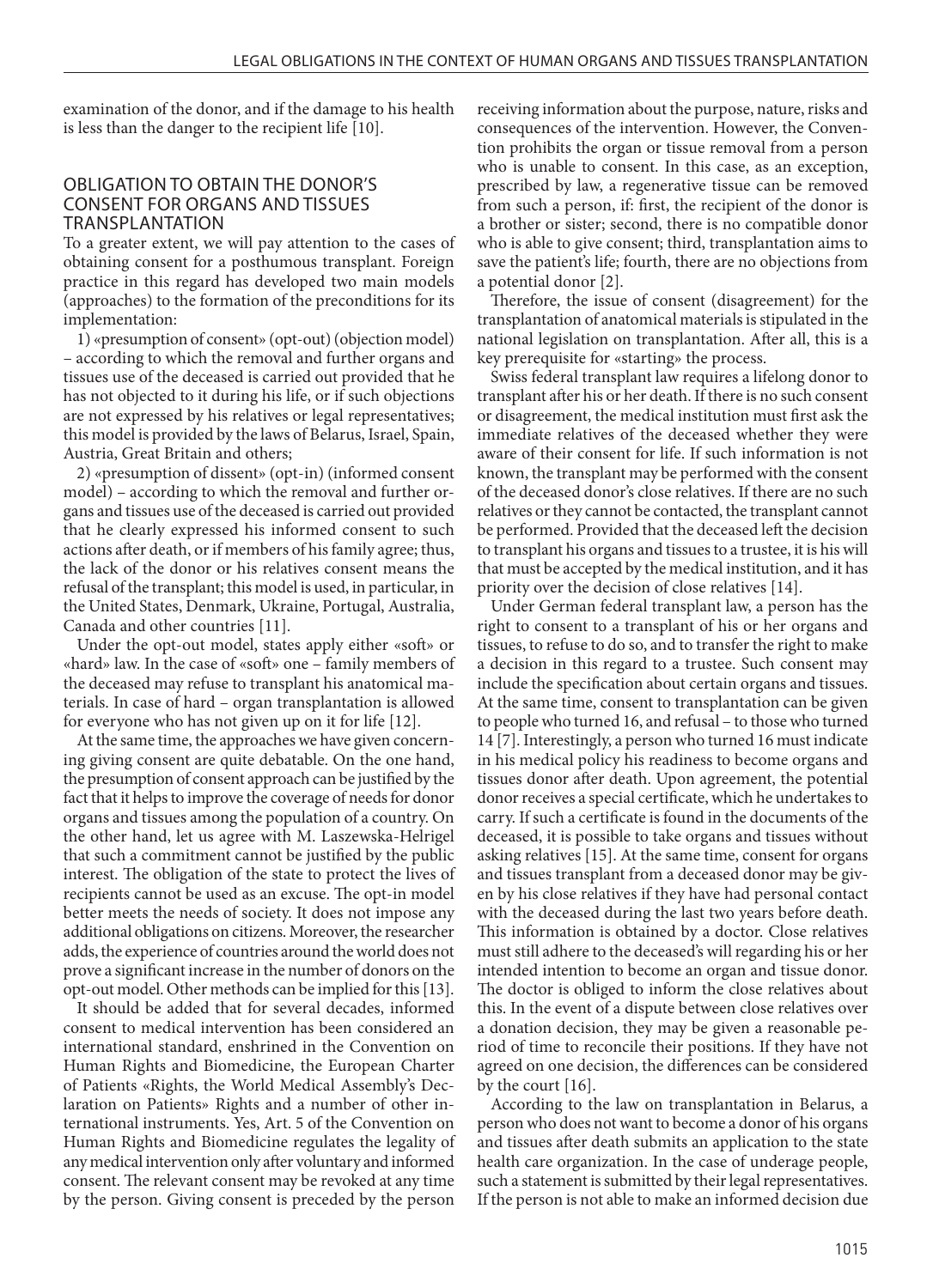to health reasons, the statement of disagreement is submitted to the other spouse or close relative (parents, adoptive parents, children, siblings, grandparents, grandchildren). Moreover, public health organizations have the right to dispose deceased organs without his will or without his close relatives or legal representatives decision, if they have not shown in the manner, prescribed by law, their negative attitude to organ and tissue transplantation. Statements of refusal to be a donor are entered in a special Unified Register [17]. At the same time, before the organs and tissues collection from the donor, the employees of the state health care organization should check the information whether the authorized persons did not receive a statement of disagreement to participate in the transplant before death and whether they came from another spouse, close relatives or legal representatives of the statement of disagreement with organs and tissues donation of the deceased, addressed to the state health care organization or the State Committee of Forensic Science, after the death of the donor [18].

South African health law provides for the right of a person over the age of 16 to donate his or her organ or tissue in a will or in a document signed by him or her and at least two witnesses, or in an oral statement in the presence of at least two witnesses. Such a will or document should specify the institution or person of the recipient, as well as which organ or tissue can be used after death. Provided that no specific gifted person is identified, the donation will be considered invalid [19].

Ukrainian legislation establishes the possibility of seizing anatomical materials from an adult individual only in the presence of his voluntary and conscious consent to donate. Such consent shall be given in a written form. It should be noted that consent is given after the doctor has provided objective and accessible information to the potential donor about the possibility of complications for his health, as well as about his rights as a donor.With regard to posthumous donation, a note on the consent or disagreement of a person may, if he wishes, be included in the passport of a citizen of Ukraine and (or) a driver's license. An adult has the right to appoint an authorized representative, who after his death will agree to the removal of anatomical materials from his body. Such a representative must also give his or her voluntary consent to such authorization. If during his lifetime the person did not consent or disagree with the posthumous donation, did not appoint an authorized representative, consent to remove from his body anatomical materials for transplantation after determining his condition as irreversible, death is requested by the transplant coordinator from the other spouse or close relatives of the deceased. In the absence of the latter, consent to the seizure is requested from the person who undertook to bury the deceased [10].

## OBLIGATION TO PERFORM ORGAN OR TISSUE TRANSPLANTATION ON A NON-COMMERCIAL BASIS

Adherence to the principle of de-commercialization in the process of transplantation is of paramount importance, especially in view of a number of international organizations that regularly record and publish reports and other news of human rights violations whose anatomical material has been the subject of commercial agreements. One of the means of counteracting such illegal actions should be the proper consolidation at the international and domestic levels of the obligation to perform transplantation on a non-commercial basis, ie without the purpose of obtaining financial or other benefits.

Thus, the Convention on Human Rights and Biomedicine clearly sets out the rule prohibiting financial gain from the human body or its parts (Article 21) [2]. The Additional Protocol to this Convention supplements this prohibition with possible exceptions. The point is that various payments are allowed that do not represent a financial benefit, in particular: compensation for loss of earnings and other costs of a living donor incurred through participation in the transplant procedure; compensation in case of unforeseen damage due to removal of organs and tissues from a living donor; payments for legitimate medical or related technical services provided in connection with transplantation [3].

Thus, today the problem of trade in human organs and tissues for transplantation is one of the leading and is the subject of attention and solution of the World Medical Assembly. In particular, in one of its resolutions WHA63.22, the international organization recommended that the following: to promote the system of altruistic donation of human organs and tissues and raise public awareness in this regard; to encourage health professionals to report on the practice of receiving financial benefits from transplantation; to ensure transparent and fair distribution of organs and tissues, as well as free access to transplantation; to promote the application of international best practices in transplantation to ensure the safety and effectiveness of donation; to conduct international cooperation in the collection of data on transplantation practice, etc [20].

The Istanbul Declaration on Transplant Tourism and Organ Trade is also dedicated to this issue. The primary purpose of transplantation should be to provide medical care to ensure the health of both the donor and the recipient, while financial gain or other material factors should not influence the decision to perform the procedure. In general, transplant tourism is the movement of organs, donors, recipients or transplant professionals across jurisdictional boundaries for the purpose of transplantation. It should be distinguished from medical tourism, which implies the importance of ensuring the interests and well-being of both the living donor and the recipient. While the medical «resource» used by transplant tourism is the exploited living donor [21].

Organ trafficking and transplant tourism, according to the Istanbul Declaration, must be banned because they do not respect the principles of justice, equality and respect for human dignity. The prohibition of such forms of activity should include, in particular: all forms of advertising, all forms of mediation, purchase and sale of organs, transplant tourism. It should also provide for penalties for such activities [22].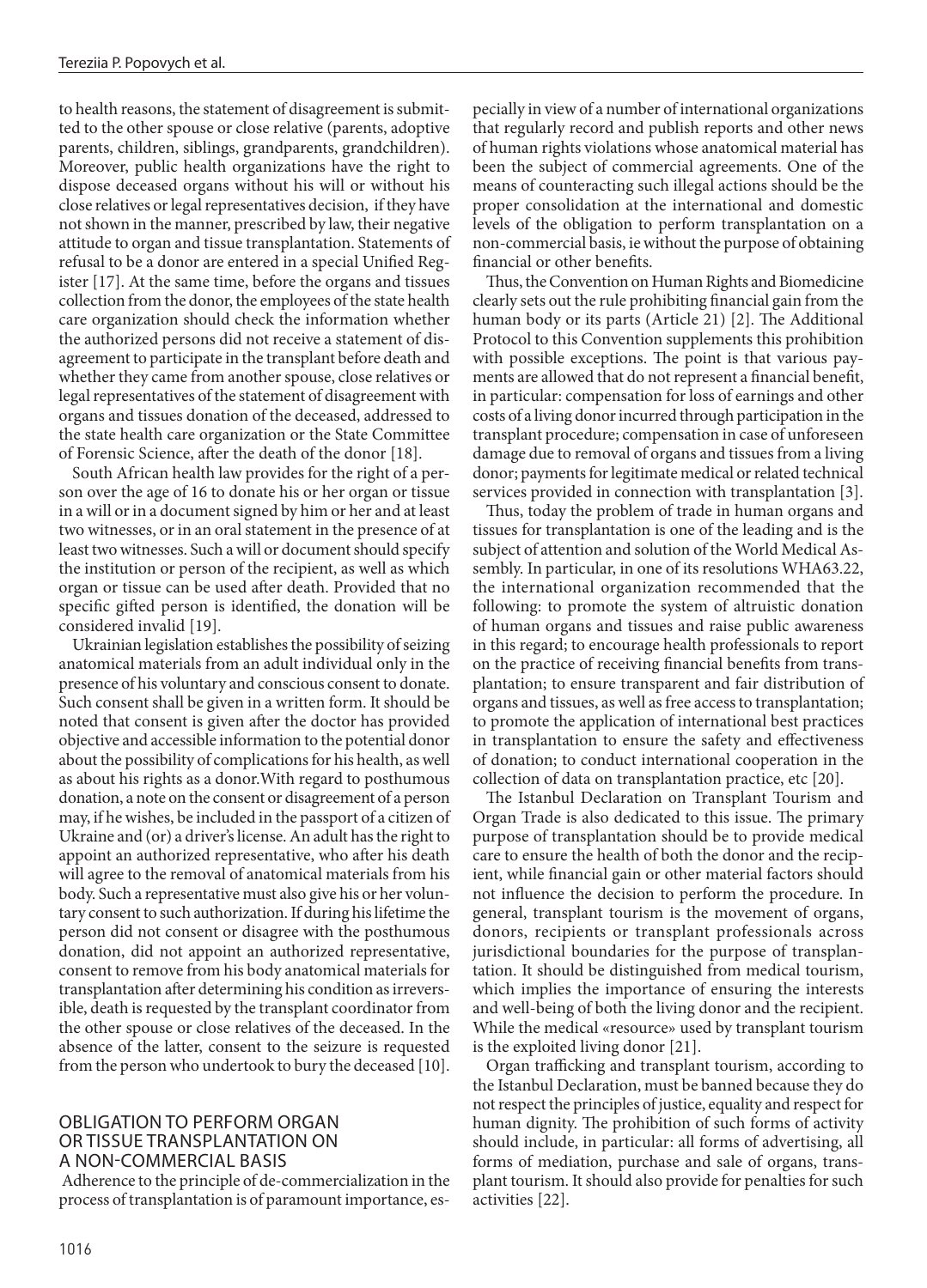The WHO Guidelines for the Transplantation of Human Cells, Tissues and Organs (Principles 5, 7, 8) contain requirements for the non-financial benefit of transplantation. Particular attention should be paid to principle № 8, according to which all medical institutions and specialists should be prohibited from receiving any payment in excess of the reasonable amount of remuneration for services for transplantation and supply of human organs and tissues. To obtain this, health authorities should control the amount of fees for these services to prevent situations where such fees are a veiled form of organs and tissues remuneration. In addition, all institutions and individuals involved in the transplant process should be accountable for all payments associated with the provision of such services [6].

In addition, some researchers rightly emphasize the need to adopt at the UN level a single mandatory convention act that would prohibit commercial relations in the field of transplantation, as well as streamline the transplantation procedure [23].

For now, let's turn to the analysis of the relevant legal provisions of foreign countries, which establish the principle of de-commercialization in the implementation of transplantation. Thus, the Indian Law on Human Organ Transplantation of 1994 prohibits the human organs removal for commercial purposes; contains norms aimed at preventing the realization of such a goal; regulates the issue of brain death, after which it is possible to remove organs and tissues; establishes liability for violation of its requirements [24]. Article 143 of the Health Code of the Republic of Tajikistan [9] prohibits the human organs and tissues sale. Article 17 of the Federal Law of Germany on Transplantation explicitly prohibits trade in organs or tissues intended for therapeutic treatment. It is possible to obtain a reasonable reward for the measures necessary for the purpose of therapeutic treatment, in particular, for the removal, preservation, further processing, protection against infections, storage and transportation of organs or tissues [7]. By enshrining the obligation to de-commercialize transplantation, Swiss law allows for a symbolic gesture of gratitude that is not seen as a financial benefit or advantage [14].

Polish transplantation legislation stipulates that no payment, other material or personal benefits may be claimed or accepted for organs or tissues taken from a donor. Reimbursement of expenses incurred in connection with the transplant procedure is not a fee and does not constitute property or personal gain. In addition, the list of costs to be reimbursed and the procedure for such reimbursement are clearly defined. Article 20 of the Law of Ukraine «On the Application of Transplantation of Human Anatomical Materials» prohibits the conclusion or offer of contracts involving the purchase and sale of human anatomical materials. Advertising of human anatomical materials, except for social ones, aimed at promoting transplantation is also prohibited [25].

# **CONCLUSIONS**

Thus, we have identified and researched the following legal obligations in the light human organs and tissues transplantation: compliance with regulatory and medical requirements for organs and tissues transplantation; obtaining the donor's consent for organs and tissues transplantation; organ or tissue transplantation on a non-commercial basis.

- 1. Analyzed regulatory and medical requirements, indicate the complexity of the transplant process, as well as the need for strict compliance with established regulations and rules. The legislator (at the international and national levels), setting mandatory requirements for transplantation, must first and foremost be guided by the principles of expediency and justification of their implementation in order to balance the rights of donors and recipients, maximize preservation and improve their quality of life.
- 2. For the whole complex transplant procedure, one of the key points is the donor's consent (disagreement) to remove anatomical materials from him. Each state chooses its own method (opt-in or opt-out model) and mechanisms for obtaining the necessary will of the person – the predominant is either individual or public interest.
- 3. The obligation to perform organ or tissue transplantation on a non-commercial basis has a dual purpose: first, to prevent offenses and legal violations in this area, as anatomical materials cannot be traded or enriched; secondly, to determine as transparently and clearly as possible the list of costs incurred by the donor in connection with the organs and tissues removal and subject to reimbursement, the procedure for such reimbursement and its reasonable, acceptable and sufficient amount. In the sense of the second mentioned goals, of course, it is also a necessary practice on the part of states to promote the development of human organs and tissues altruistic donation system and to raise public awareness in this regard.

## REFERENCES

- 1. Rogach O., Potapchuk A., Popovych T. et al. Legal regulation of human organs and tissue transplantation: international and foreign experience. Wiadomości Lekarskie. 2021; 74(2): 2651-2658.
- 2. Konventsiia pro prava liudyny i biomedytsynu [Convention on Human Rights and Biomedicine] 1997. https://zakon.rada.gov.ua/laws/ show/994\_334#Text. [date access 20.12.2021] (In Ukrainian).
- 3. Dodatkovyi protokol do Konventsii pro prava liudyny ta biomedytsynu shchodo transplantatsii orhaniv i tkanyn liudyny [Additional Protocol to the Convention on Human Rights and Biomedicine on Transplantation of Human Organs and Tissues] 2002. https://zakon.rada.gov.ua/laws/ show/994\_684#Text. [date access 20.12.2021] (In Ukrainian).
- 4. Deklaratsiia stosovno transplantatsii liudskykh orhaniv [Declaration on Human Organ Transplantation] 1987. https://zakon.rada.gov.ua/laws/ show/995\_330#Text. [date access 20.12.2021] (In Ukrainian).
- 5. Rezoliutsiia (78)29 Komitetu Ministriv Rady Yevropy shchodo pryvedennia v vidpovidnist zakonodavstv derzhav-uchasnyts z pytan vyluchennia, peresadky i transplantatsii materialiv orhanizmu liudyny [Resolution (78) 29 of the Committee of Ministers of the Council of Europe on the approximation of the laws of the member states concerning the extraction, transplantation and transplantation of human material] from 11.05.1978. 1978. https://zakon.rada.gov.ua/ laws/show/994\_071#Text. [date access 20.12.2021] (In Ukrainian).